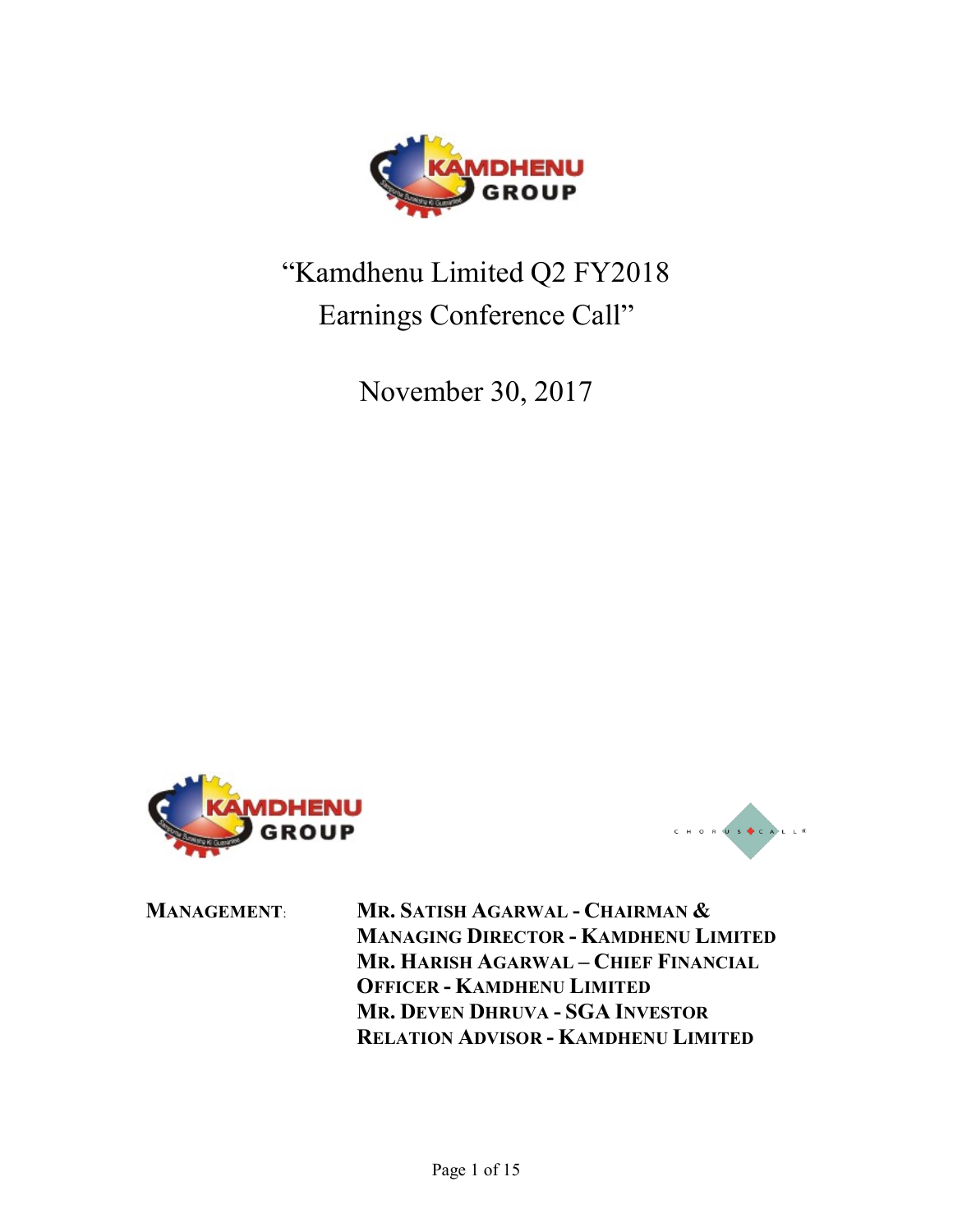

- Moderator: Ladies and gentlemen good day and welcome to the Kamdhenu Limited Q2 FY2018 Earnings conference call. This conference call may contain forward-looking statements about the company, which are based on beliefs, opinions and expectations of the company as on the date of this call. These statements are not the guarantee of future performance and involve risks and uncertainties that are difficult to predict. As a reminder all participant lines will be in the listen-only mode and there will be an opportunity for you to ask questions after the presentation concludes. Should you need assistance during the conference call please signal the operator by pressing '\*' then '0" on your touchtone phone. Please note that this conference is being recorded. I now hand the conference over to Mr. Satish Agarwal - Chairman & Managing Director of Kamdhenu Limited. Thank you and over to you Sir!
- **Satish Agarwal:** Good afternoon and a very warm welcome to everyone. Along with me I have Mr. Harish Agarwal, Chief Financial Officer and SGA, Our Investor Relation Advisor. I hope you have received our results and investor presentation by now. For those who have not, you can view them on our website.

This is our first conference call with the investors and Analysts. So let me start with a brief introduction on our company Kamdhenu Limited. Kamdhenu is a largest TMT selling brand in India. We are India's leading company dealing with manufacturing, distribution, marketing and branding of TMT Steel Bars. We are into the paint business also.

 Let me brief about the steel business. Kamdhenu Limited has a manufacturing unit in Bhiwadi in Rajasthan where we focus for research and introduce new products based on customer requirement in the market. We currently have a strong TMT product portfolio, which includes Kamdhenu TMT, Kamdhenu SS10000 and Kamdhenu Nxt. Our products are quite superior compared to other peers. Our products are used in all types of construction, ranging from building to dams.

 Kamdhenu believes in the asset-light model and therefore we have created a franchisee business model for developing the brand leadership in steel bars PAN India. We provide design and technology to the franchisees and also assist them to upgrade their facility wherever necessary. The investment made in the upgradation is done by the franchisee itself.

 Franchisee is also required to pay an upfront fee to Kamdhenu for signing the user agreement. We are associated with more than 75 franchisee units to manufacture steel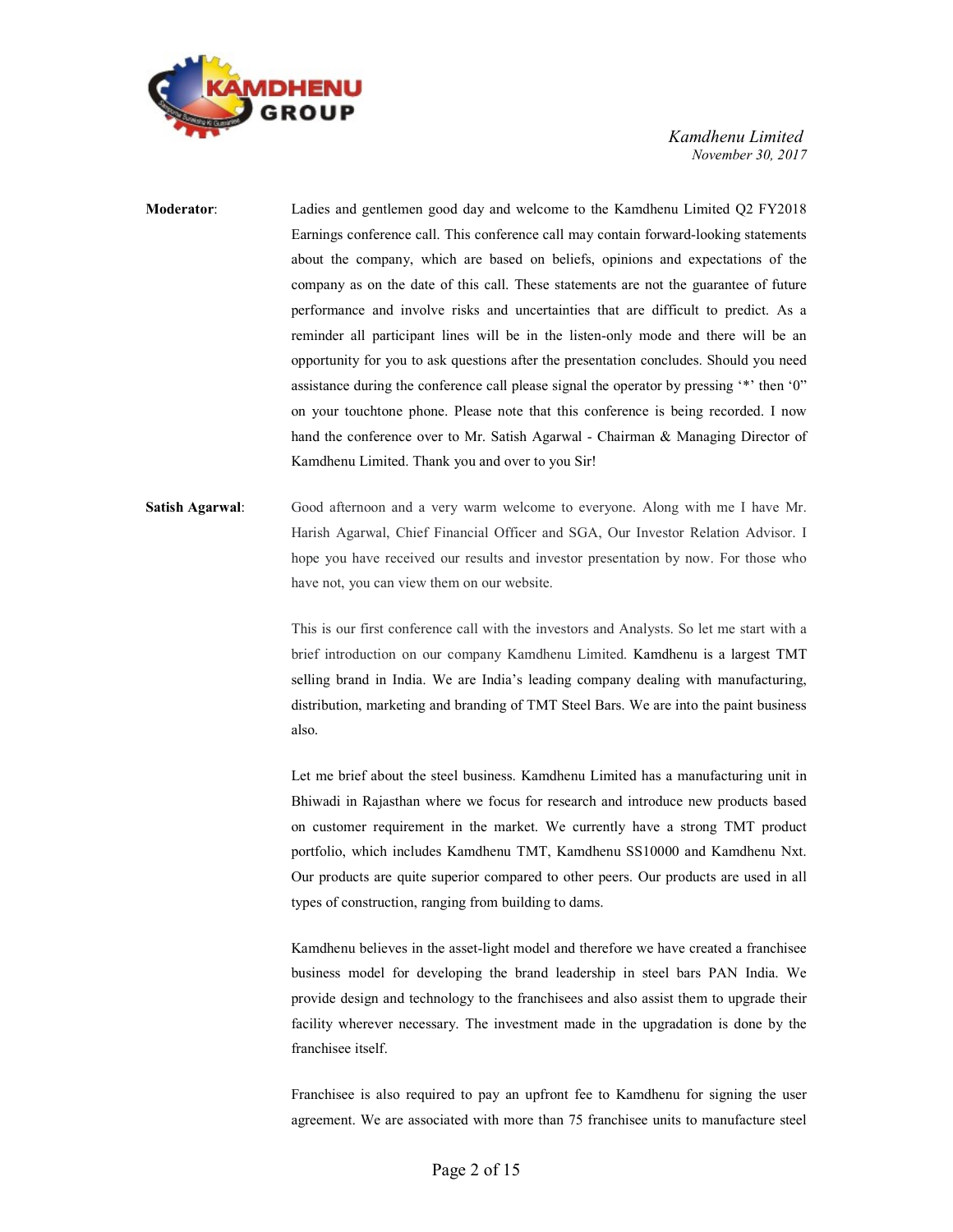

bars, structurally steel products and colour coated profile sheets. These franchisee's manufacture products based on technology, design and quality specification provided by Kamdhenu.

 Through these franchisees we are selling products for over more than Rs. 6,000 Crores under the Kamdhenu brand. We have 6,500 exclusive steel dealers across India. These are a committed chain of dealers and distributors connected with franchisee or sales depot created by the Kamdhenu on PAN India basis.

 Since we have franchisees, dealers and distributors in each state they ensure quick delivery of the TMT bars. We ensure delivery within 24 hours to any place in India. This model of ours is a win-win situation for all those associated to be us. Kamdhenu provides franchisee units with expertise and experience for an efficient business, which ensures quality that gives comfort to end customers.

 For franchisee's this is a ready platform in a niche market giving facelift to them and also to unorganized players which can leverage our brand Kamdhenu and provide them with the exceptional distinctiveness, which enables them to on premium on their products. Kamdhenu provides them the complete access to marketing network across India.

 Having a Decentralized Outsourced Manufacturing Model helps us. Communication with local manufacturers become easy. Real time conservation result in a better understanding of the specifics and preferences of the products by the customers. The small quantities are also delivered efficiently. This helps us to penetrate even in the smaller Tier II, Tier III cities of the country. There is saving in freight as well as transportation cost with the manufacturing near to the end consumer.

 Kamdhenu through its franchisee has a capacity of manufacturing 25,00,000 metric tons of TMT bars, 5,00,000 metric tons of the structural steel, and 2.5 lakh metric tons of color coated profile sheets. Through the franchisee model we made Rs. 41 Crores last year. Our vision is to increase our annual production capacity of franchisee business to 50 lakh metric tons by 2022 and have a royalty income of over Rs. 100 Crores by 2020.

 Coming to our Paint Business, in 2008, we have setup our own manufacturing unit in Rajasthan for decorative paints under our flagship brand Kamdhenu. We are currently amongst the top paint companies in India. We have more than 4,000 dealers across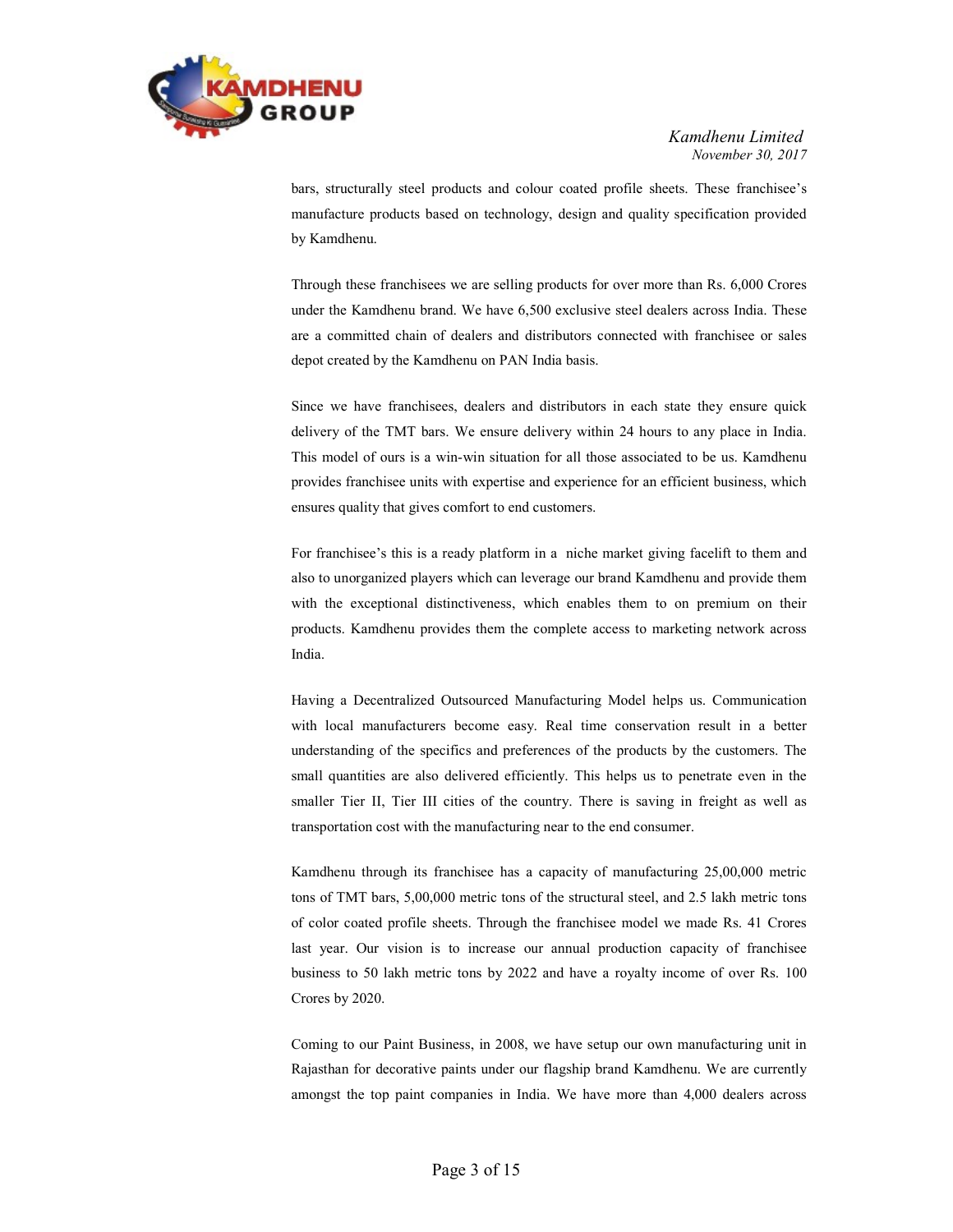

associated with us in our paint business. We have an installed capacity of more than 46,000 tons per annum having 40 products across 10+ product categories.

 We at present have 32 depots for sales and quick services to the dealers, with presence in more than 21 states across India. We also have a complete range of decorative paint products, which include exterior and interior emulsions, water based primers, wood finishes, aluminum paints and textured and designer paints. we have the newest offering within the premium luxury wall finished segment. We also offer an exclusive range of latest global trend in wall finishes, vibrant colours, textures and coatings etc. We have 30 designer galleries in operation across India and we provide one stop shop solution to the customers as well as vendors. Our target for the paint business is to focus on tapping the underpenetrated market, capture market share from unorganized players and improve our product portfolio which would target paint premiumization.

 I would like to hand over the line to our CFO, Mr. Harish Agarwal to update on the operational performance of the company. Thank you very much.

Harish Agarwal: Thank you Sir. I will take you all through the financials of the company.

Revenue for H1 FY2018 are Rs. 498 Crores as compared to Rs. 361 Crores in H1 of FY2017, a growth of 38%. Since we have a franchisee model, which is asset-light we should analyze on the basis of profit before tax not on the EBTIDA level.

Total brand turnover including all franchisee for H1 2018 are at 3,824 Crores, a growth of 61% from H1 of FY2017. For H1 FY2018 our steel business contributed 83% whereas our paint business contributed 17%.

 Profit before tax for H1 FY2018 is Rs.9 Crores as compared to 6 Crores in H1 FY2017, a growth of 60%.

 Profit after tax for H1 FY2018 is 6 Crores as compared to 4 Crores in H1 FY2017 a growth of 51%.

With this I would like to open the floor for question-and-answer.

Moderator: Thank you. Ladies and gentlemen we will now begin the question-and-answer session. We take the first question from the line of Dhruv Agarwal from Crescita Investment. Please go ahead.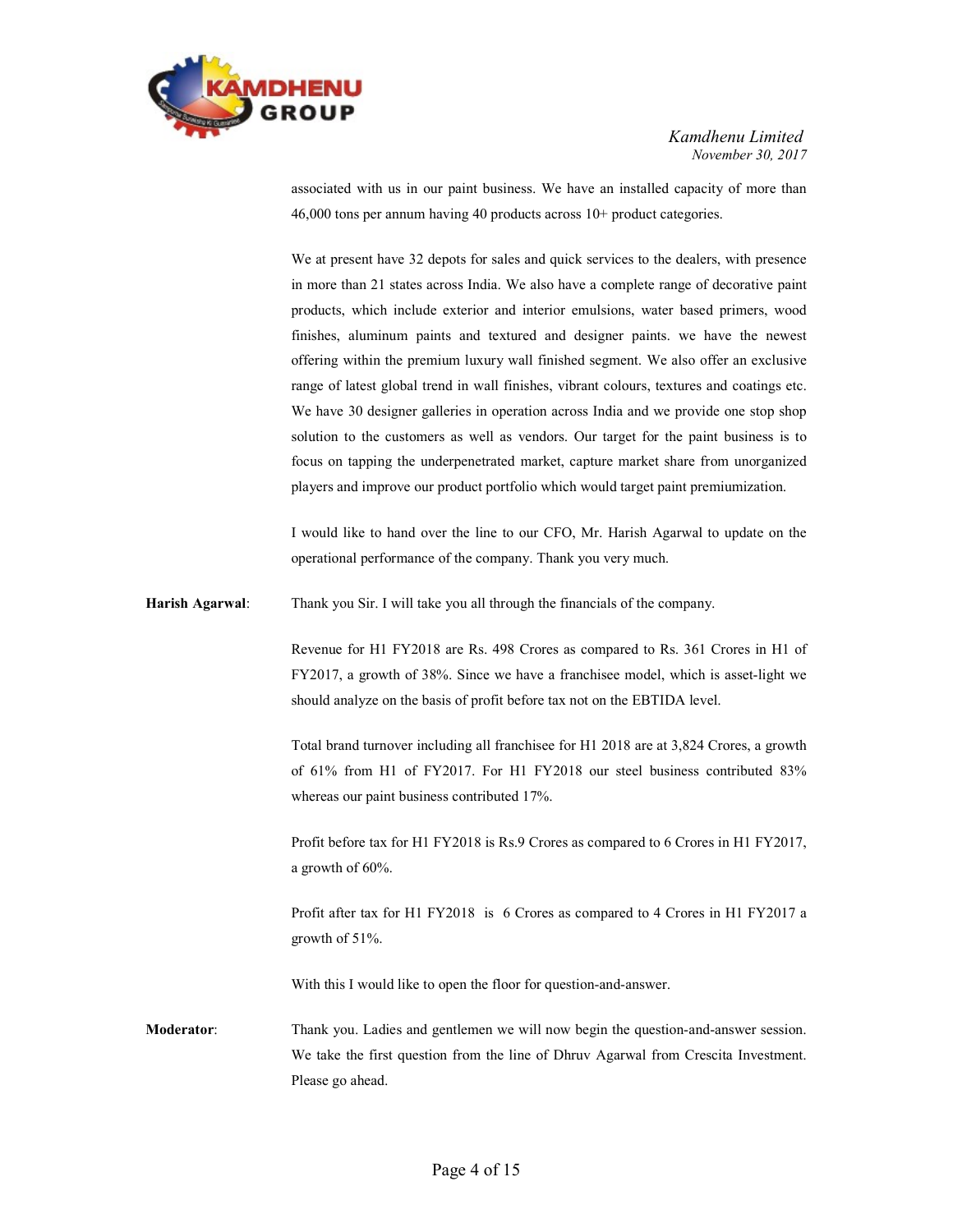

- Dhruv Agarwal: Good afternoon Sir. Congratulations on a good set of numbers. Sir my question is regarding your advertisement and sales promotion expenses, so if you see the trend for the past six years if we combine both the expenses as a percentage of sales it has gone up from 4.8% to 7.1% for FY2017. Going forward how do we see the trajectory of this expenses on the percentage of sales?
- Harish Agarwal: As the sales go up, the percentage of branding and the marketing expenses as well as sales promotion expenses will come down as it is not directly linked to the sales. There are some expenditures which are fixed. So it will come down as we increase sales.
- **Dhruv Agarwal:** So we can see it stabilizing at around 7% or do you see it touching 8% in the coming two to three years?
- Harish Agarwal: It will be around 7%
- Dhruv Agarwal: Thank you
- Moderator: Thank you. The next question is from the line of Sanjay Jain from Motilal Oswal Securities. Please go ahead.
- Sanjay Jain: I have two questions. One is how is the steel domestic demand for the construction site?
- Satish Agarwal: Our main product is the TMT Bars. The demand for TMT products is continuously increasing and we foresee that as per the Pradhan Mantri Awas Yojana they are committed to supply at least 2 Crore houses by 2022 of which 1 Crore houses have to be constructed by 2019. If we consider this, then at least 10 Crores metric tons of TMTs bars are required in the next five years. This is over and above the existing infrastructure activities going across India and that is why Kamdhenu is planning to double its manufacturing capacity through franchise route from 2.5 million tons to 5 million tons in next five years.
- Sanjay Jain: But are you seeing any progress on the ground because overall picture on the demand growth of steel, which we look at the JPC data it, is showing a 4%, 5%?
- Satish Agarwal: You are right. During the last five to six months, the demand was steady. Fortunately, as you can see from our results, the Kamdhenu products demand and supply and the sales is upwards. While the other manufacturers or producers are facing acute problem in the demand, Kamdhenu products are liked by each and every one and the demand for the Kamdhenu products is increasing day-by-day and as you can see the topline of the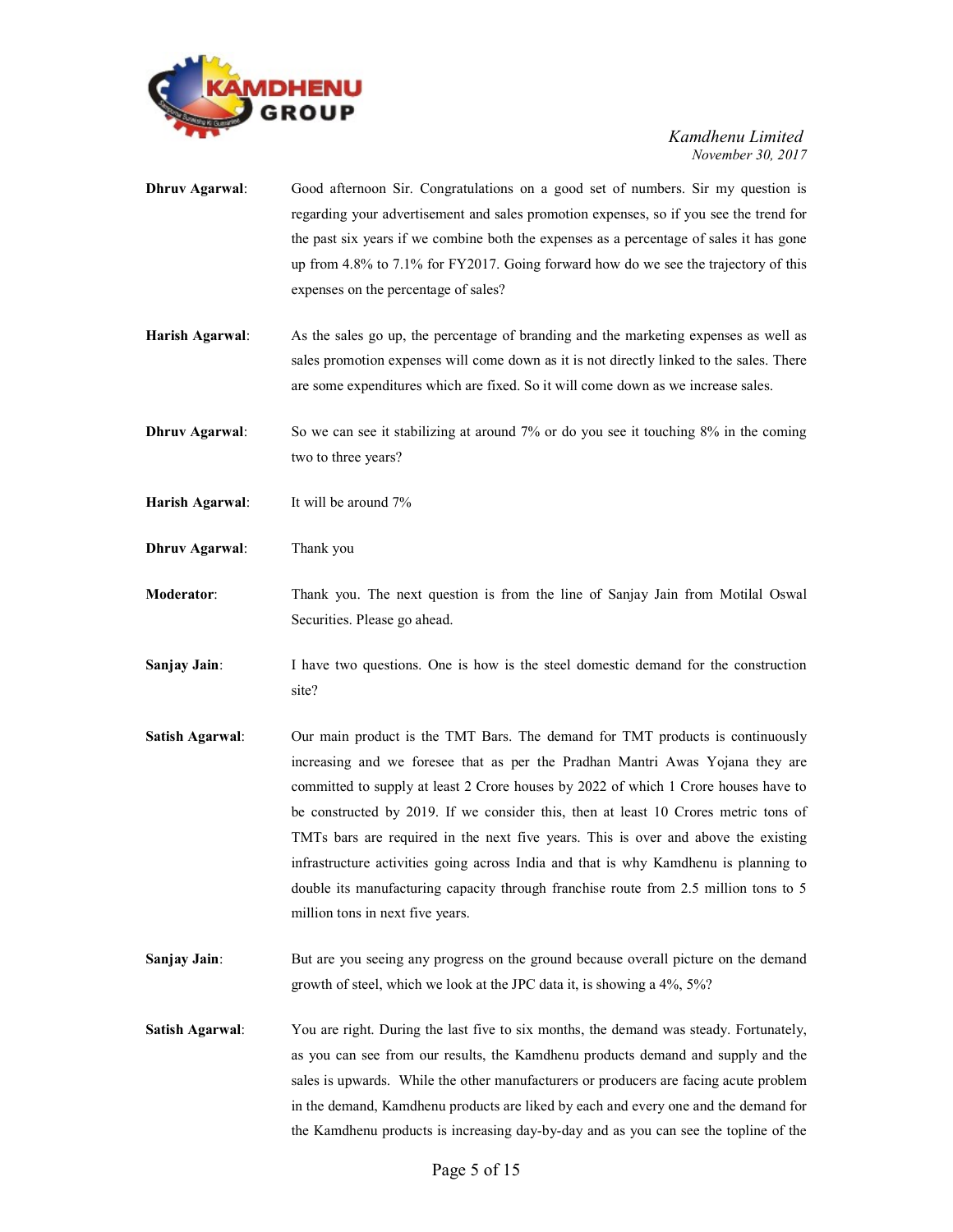

company has increased by 52%. So I think from November there is an increase in the demand and hope that in future the TMT bar demand will continue to increase.

Sanjay Jain: We have an asset-light model business but why are our return ratios very low like we have single digit ROE. Asset-light model, with the franchisee and the brand that we are building, the return ratio should be much higher?

Harish Agarwal: That is right. In the past we were focusing on the establishment of brand and incurring expenses on the brand so the bottom line was lower which led to lower ROE but in the near future you will see better ROCE and ROE ratios.

Sanjay Jain: What is our business model? When we have the franchisee, so we get franchisee fees. So is it leading to volume or how does it work?

- Satish Agarwal: First we charge a signing amount, an upfront fee and thereafter we charge on a per ton basis of sales that is ranging from Rs.300 to Rs.450 depending on the area-to-area premium in that region.
- Sanjay Jain: So this is recognized as revenue right?
- Satish Agarwal: Yes.
- Sanjay Jain: This upfront fee is charged in the year of signing or this also spread over longer period?
- Satish Agarwal: The upfront fee is charged in the year of signing of the agreement (normally the agreement is for three years) and we recognize this as the royalty income.
- Sanjay Jain: Like first year of the agreement you will get a revenue and for two years there will be no revenue from this signing part but you will get on per ton basis right is that correct.
- Satish Agarwal: Yes.
- Sanjay Jain: Thanks.
- Moderator: Thank you. The next question is from the line of Ajay Khandelwal from BOI AXA Mutual Fund. Please go ahead.
- Ajay Khandelwal: Thanks for the opportunity. Sir what is your market share in TMT bars?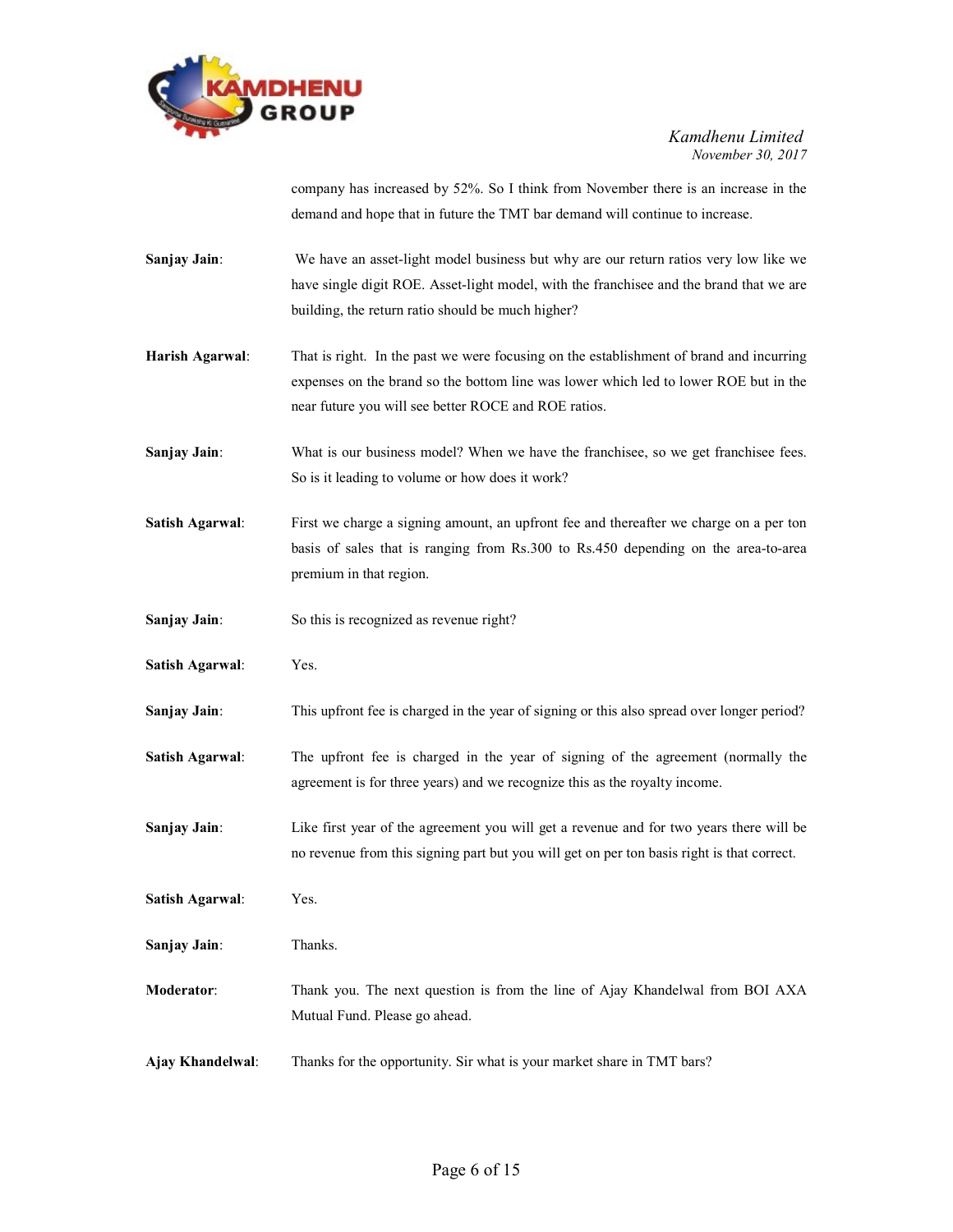

- Harish Agarwal: If you look at the branded products across India, there are two categories across India in the TMT bars one is the unorganized, unbranded products across India. The second one is the branded product like Tata Steel, The Steel Authority of India, JSW, JSPL and Kamdhenu. In the branded market, we have a share of more than 15% to 20% in retail.
- Ajay Khandelwal: What is the proportion of branded versus unbranded Sir?
- Harish Agarwal: Branded, unbranded is 50:50.
- Harish Agarwal: Throughout the regional level you will feel that slowly, the unbranded goods are diminishing because TMT Bar is a secured product and nobody can take any risk for the building. So the main problem with the unbranded product is they are not able to utilize even they are 15% to 20% capacity that is why Kamdhenu is growing rapidly. The steel growth is 8% to 10% throughout India, but Kamdhenu is growing at a faster pace, everyday we are having offers for joining new franchisee but since the opportunity, the area, the demand factors we are with, we have a considered view of joining new and new franchisee with more capacities.
- Ajay Khandelwal: Sir my second question is that in last five years if I look at it we have spend some Rs.250 Crores on advertisement whereas if I look at our sales for last four years, the branded sales have not increased much so from Rs.5500 Crores, it has moved to Rs.6000 Crores in last four years whereas our expenses in last year itself was Rs.180 odd Crores. we are spending Rs. 60-70 Crores a year on branding whereas our EBITDA is almost 35 to 40 Crores so what kind of profitability do we have in mind because we are spending twice the amount of EBITDA that we spend on branding. So can you tell us what is the breakup of the branding expense between paints and the steel business?
- Harish Agarwal: Right now I am not having the data for the breakup of advertisement and branding on paint and steel business. I will take your question offline through SGA, but in the near future you will find that our topline and bottomline, will definitely improve. This year we will cross our brand turnover by Rs7500 Crores.
- Ajay Khandelwal: On the TMT business through the franchisee what is the total royalty that we have earned in these two quarters, last year it was 42 Crores right?
- Harish Agarwal: Last year it was 42 Crores (FY17) and for H1FY18 it is Rs.29 Crores.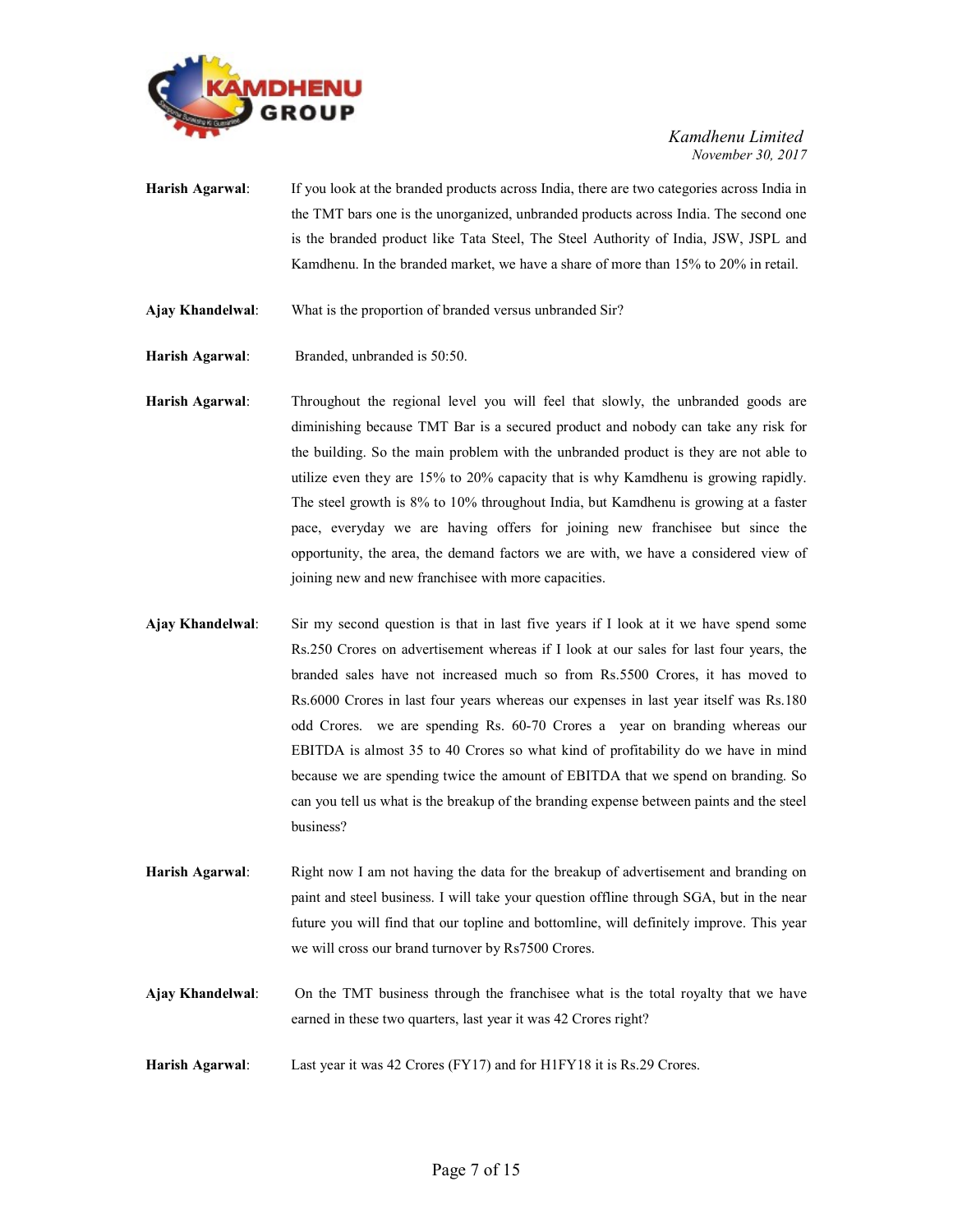

- Ajay Khandelwal: My third question is: this paint division from 2010 to 2017 it is around Rs.170 Crores to Rs.180 odd Crores. So if you can share your business plan because in the last seven, eight years there is no growth in revenue whereas I assume our dealer network must have increased and I do not think right now we are breaking even in paint division so what is your view on paint division?
- Harish Agarwal: We are working on the different expertise in the paint business as you know we have 32 sales depots across India so we have a huge transportation costs and we have also some establishment cost for Rs.200 Crores sales we do not require 32 sales depots, it can be done with the 20 depots, but we are penetrating our products across India and in the near future we will be able to enhance the sales volume by 20% to 25% per annum in the paints business.
- Ajay Khandelwal: Sir what is the EBITDA right now in paint division because I think EBITDA level will also be negative?

Harish Agarwal: No. EBITDA is not negative. It is around 5% in paint business.

- Ajay Khandelwal: Our working capital total is Rs.150 odd Crores so how much is linked in paint division and steel division?
- Harish Agarwal: It is 50:50. Since there are 32 sales depots so we have to maintain level of minimum level of inventory at each level for the different colour, shades and pet sizes so inventory is more in the paint business as compared to steel.
- Ajay Khandelwal: So we are not planning to throw down some depots and rationalize them but we are looking to increase our sales right or we are looking to cut our cost by reducing depots which are not working efficiently?
- Satish Agarwal: We want to enhance our market base and sales, not by cutting down the expenses, but by enhancing our market share.
- Ajay Khandelwal: But for last seven to eight years there is practically no growth that is why I am asking?
- Satish Agarwal: Yes you are right but now we have also realized the fact and we are working on the different strategies for outsourcing the low valued product on the regional level. So it will boost our topline and bottom line.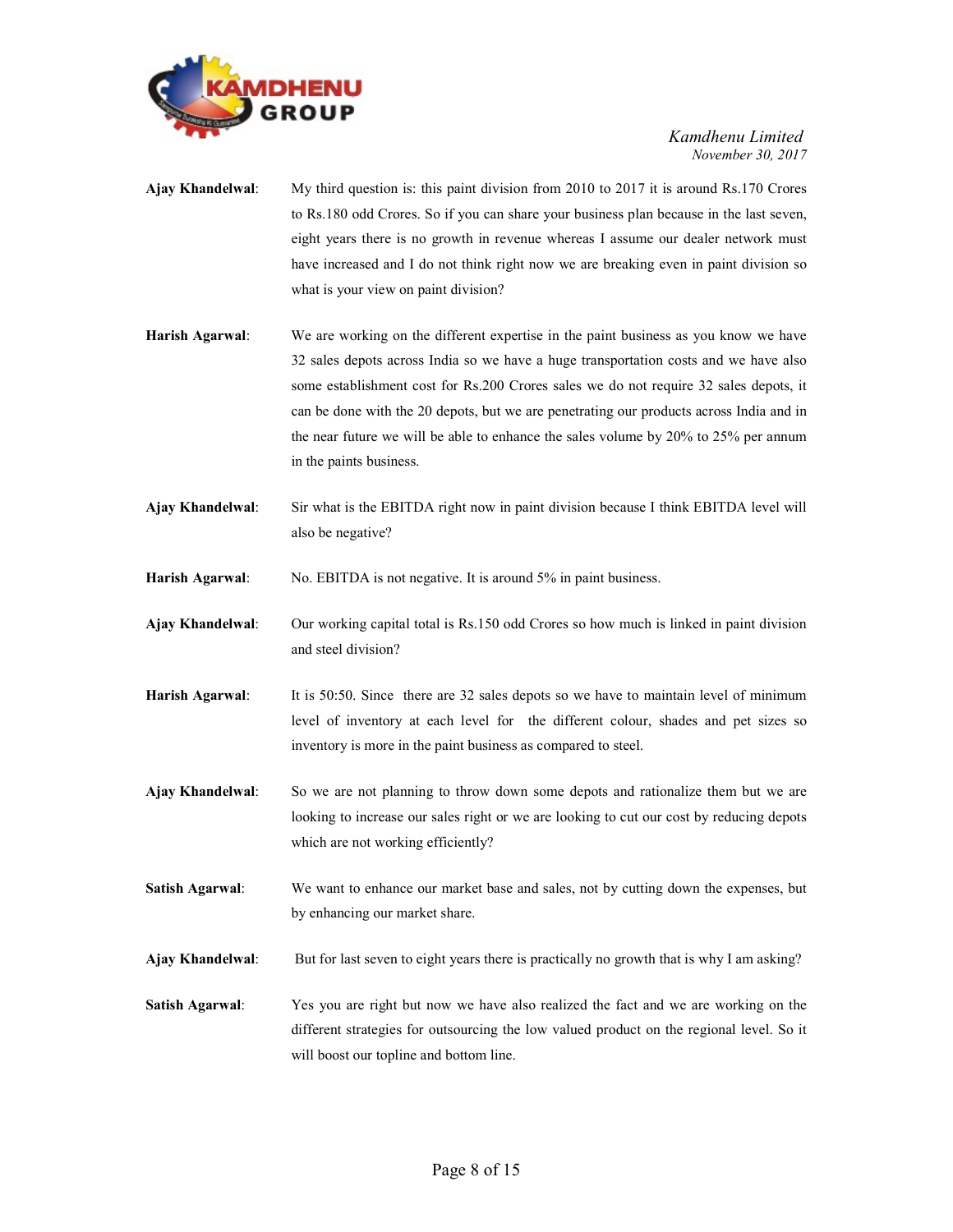

- Ajay Khandelwal: Can you tell us that when we take Rs.300 to Rs.450 per ton from franchise what is our cost there? Since this product directly goes from franchisee to the dealers, so what is our cost there as all these numbers flow directly into our EBITDA is that right?
- Satish Agarwal: The cost includes branding expenses, marketing expenses, and various schemes for the dealers and distributors and we also have a dedicated team of 300 marketing people to manage this so all these cost is attributable to the royalty income.
- Ajay Khandelwal: Sir what is the cost per year approximate number?

Satish Agarwal: That would be around 60% of the royalty income broadly.

Ajay Khandelwal: In terms of profitability do we have any guidance for this year, next year and the year after because if we do Rs.100 Crores franchisee income and Rs.40 Crores kind of profitability Then what is the paint division contribution that will be in three years time?

Satish Agarwal: In the next three year we are planning to have Rs.500 Crores turnover from paint business.

Ajay Khandelwal: And what will be the margins at Rs.500 Crores.?

Satish Agarwal: It would be around 13% to 15% on EBITDA level.

- Ajay Khandelwal: So which is what other paint companies have between 15% and 20% EBITDA Margins.
- Satish Agarwal: Yes. The net profit margins would be around 8% to 10%.

Ajay Khandelwal: Fantastic sir, okay Sir, thank you all the best.

- Moderator: Thank you. We will take the next question from the line of Sandeep Jain from Oxygen Research. Please go ahead.
- Sandeep Jain: Your debt has gone up consistently during the last ten years. So are there any plans to reduce this?
- Satish Agarwal: No. We do not have any long-term loans from the bank or institution. It is only the working capital facility and it is needed for the steel and paint business. Not for the franchise business.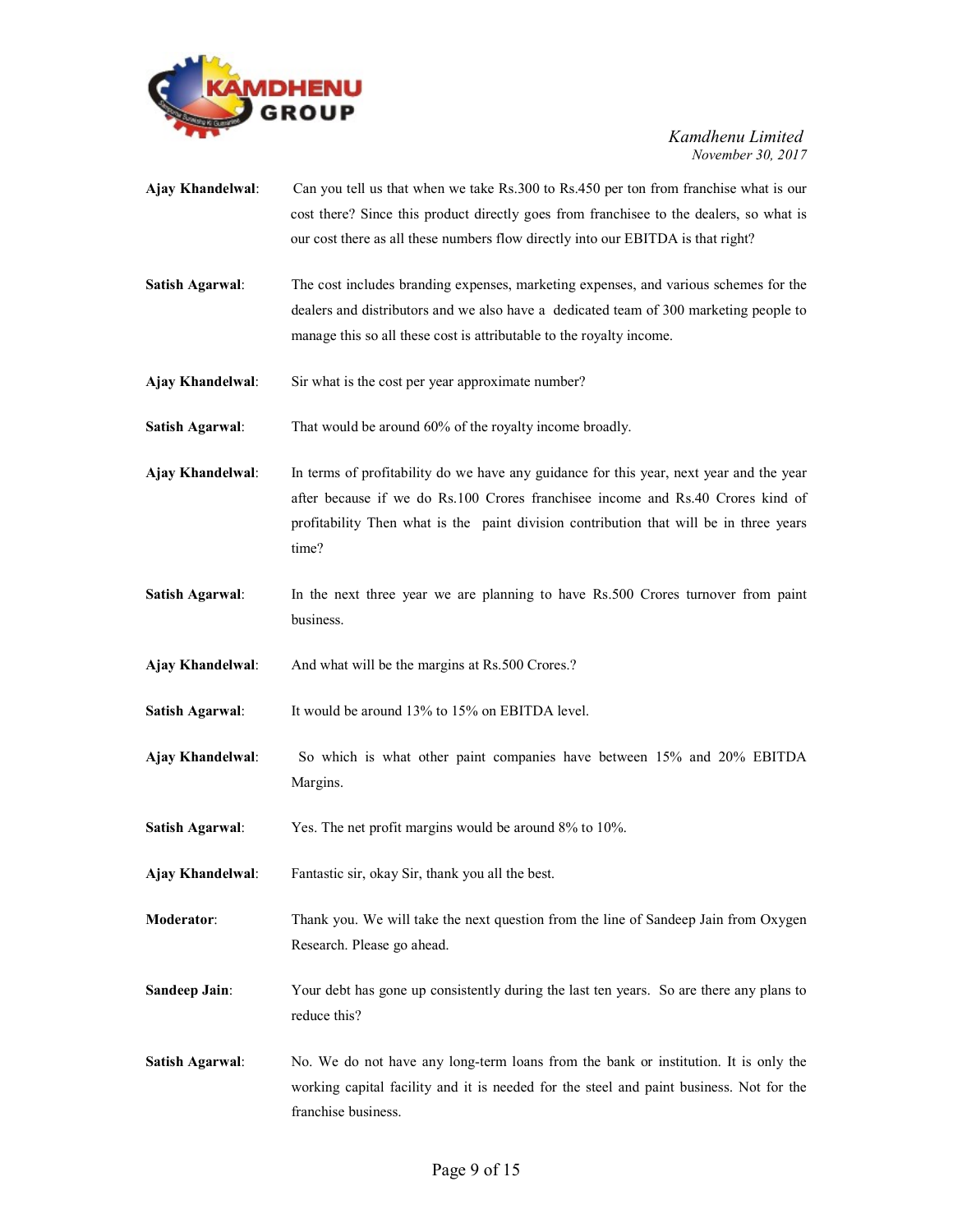

| <b>Sandeep Jain:</b>    | Kamdhenu has a franchise emodel for branded products, so does our competitors like                                                                                                                                                                                                                                            |
|-------------------------|-------------------------------------------------------------------------------------------------------------------------------------------------------------------------------------------------------------------------------------------------------------------------------------------------------------------------------|
|                         | Tata Steel, JSW have any such franchisee model to sell their products?                                                                                                                                                                                                                                                        |
| Satish Agarwal:         | No they do not have. It is only Kamdhenu which has the franchise business model in<br>the TMT sector.                                                                                                                                                                                                                         |
| <b>Sandeep Jain:</b>    | Thank you.                                                                                                                                                                                                                                                                                                                    |
| <b>Moderator:</b>       | Thank you. The next question is from the line of Nitin Dharmawat an Individual<br>Investor. Please go ahead.                                                                                                                                                                                                                  |
| <b>Nitin Dharmawat:</b> | Your EBITDA margin are sub 4% and they are coming down since the last four<br>quarters (on a year on year basis) so what gives you the confidence that this will<br>improve (steel and paint business) further considering the fact that we are more like a<br>trading organization rather than a manufacturing organization? |

- Satish Agarwal: Yes you are right. We are a branding and marketing company but if you see the result for the last four to five quarters, the bottomline is increasing but you are right that we have to further improve the EBITDA and PAT level.
- Nitin Dharmawat: My question is what gives you the confidence that EBITDA Margins will improve going ahead. I understand that you wish to improve this, but what will make it improve?
- Satish Agarwal: I think we have to understand that strong brands like Asian, Berger, Nerolac, Kansai are present in the market for more than 100 years or 80 years and we are ultimately fighting with them and now after a long experience and a long working we have created a brand and we are now in a position to sell all the luxury emulsions, the premium products in the market. Kamdhenu is progressing in the luxury section and the premium sections and everywhere it is acceptable at the correct price. Till date we have expensed a lot of money in creating the network, in creating the painter's royalty, in creating the dealer's royalty and a lot of money was invested on reaching to the consumers also. Now I think that period is over. We are now in a position to leverage the same products as in the paint business we have started one outsourcing unit in Udaipur for manufacturing of 5 products and one more unit in Ghaziabad for distempers and putty products, in this way we are trying that in regional level we can setup some certain franchisee units for outsourcing the low cost item where the freight burden is very much on the company. In terms of outsourcing of the product, first we create the brand, then we create the demand and only then we can say for outsourcing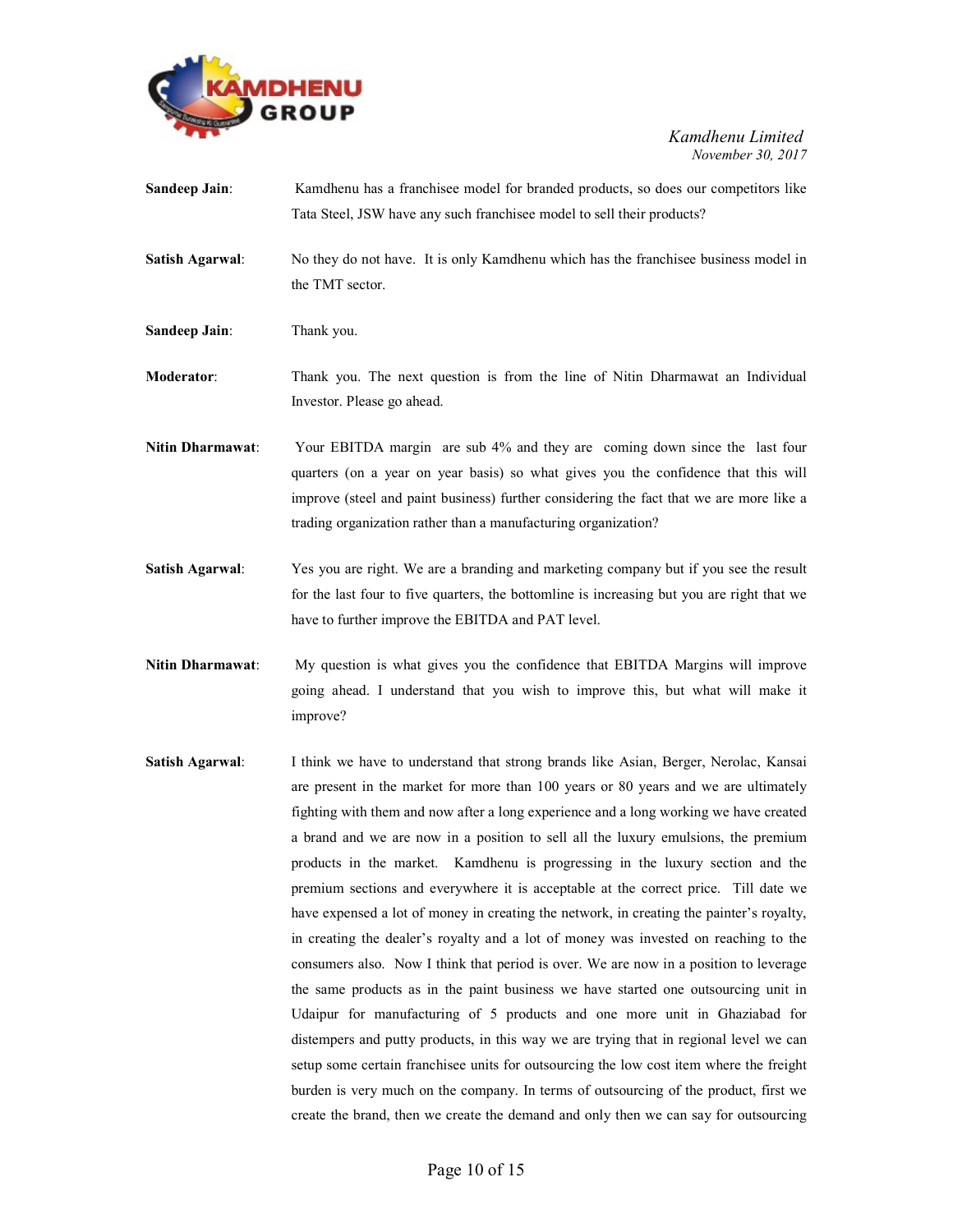

of the product. Now in the paint business we are in a position and that within a span of three years we will be able to reach the target of Rs.500 Crores and I think at that level you can recognise that it as a manufacturing company or business paint company.

Nitin Dharmawat: Okay got it Sir.

Moderator: Thank you. The next question is from the line of Didisha Kundu Roy an Individual Investor. Please go ahead.

**Didisha Kundu Roy:** I have the same question on how the company will increase the profit margin

Satish Agarwal: As sales volume increase in the paint business and as the royalty income increases in the franchisee business, the EBITDA level and PAT level will increase. By 2020 we are keen to have Rs.100 Crores of the royalty income and Rs.500 Crores from paint business so by this the topline and the bottomline will definitely increase substantially.

- Didisha Kundu Roy: Are you thinking to spread your business pan India?
- Satish Agarwal: Yes. We already have a pan India presence in the paint as well as steel.
- Didisha Kundu Roy: Thank you.
- Moderator: Thank you. We take the next question from the line of Suraj Shah an Individual Investor. Please go ahead.

Suraj Shah: My first question is that we currently have around three types of TMT Bar so are we in a process of introducing any new TMT products in the future?

Satish Agarwal: I will share with you that Kamdhenu is the very first company which is there in India that has changed the commodity into brand and quality. Presently, we have four products, Kamdhenu TMT, Kamdhenu SS10000, Kamdhenu Nxt and one more new product which is going to launched so I understand that we have always worked hard in Kamdhenu, R&D is working round the clock and that is why I think rest of the people copy us that is why we leave them at the back. The R&D unit in Rajasthan helps us in developing new products and in the coming years you will see new products coming into the market. Whenever a new product/brand is launched like Kamdhenu Nxt (this year), a lot of expense is incurred that goes into advertisement and marketing campaigns because this business is such that first we have to create and launch the brand, and only after this through the franchisee route we generate a substantial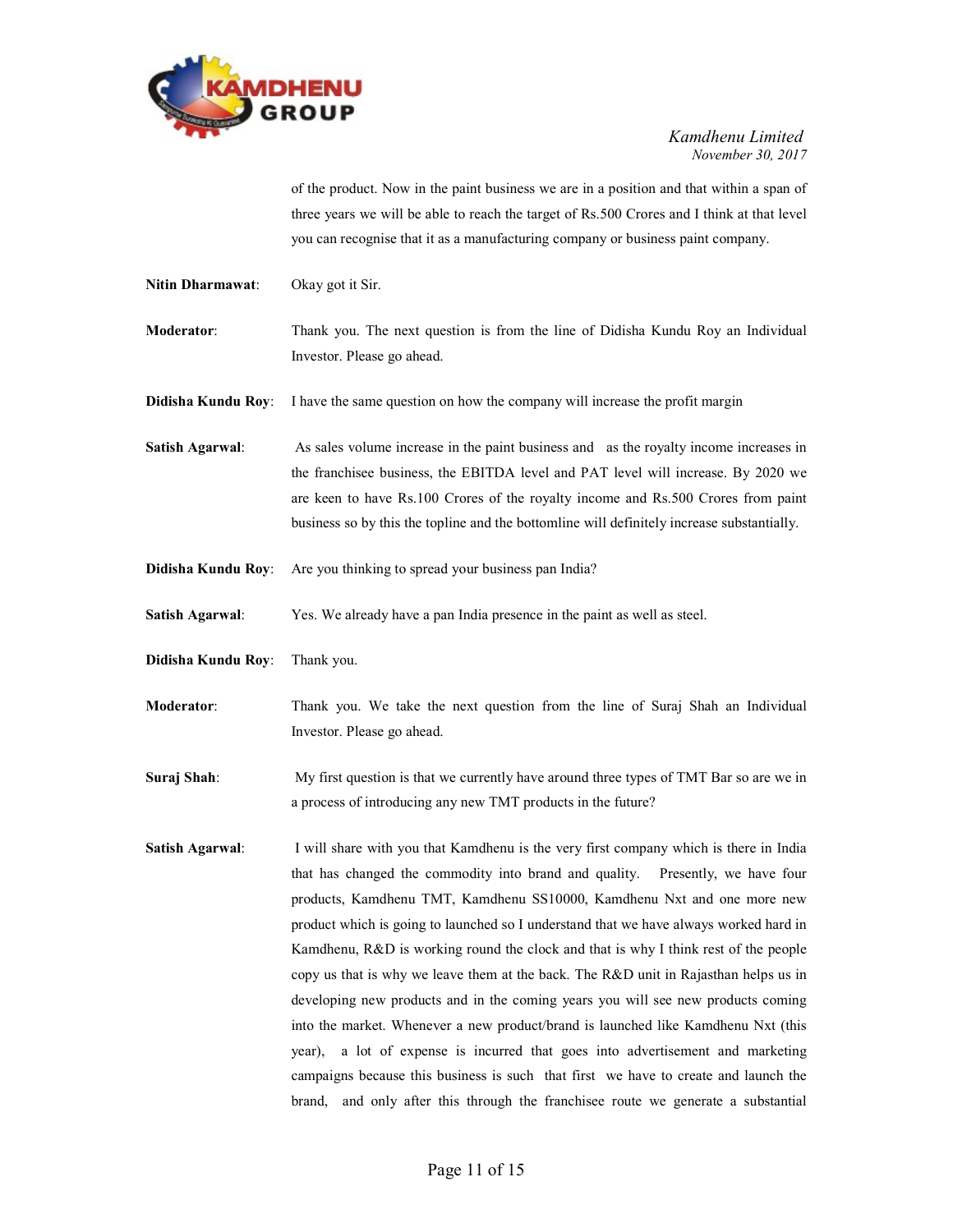

amount.. This is what is the most fascinating thing about the brand and that is the beauty of the brand.

- Suraj Shah: Sir are we looking to expand our current capacity or are we looking to just stick to the franchisee route?
- Satish Agarwal: We are interested to double the entire capacity through the franchisee route and we planning to invest 700 Crores to 800 Crores only through the franchisee. We are not having any idea of expanding the capacity of our existing plant in Rajasthan because that unit is used only for the training of the staffs, training of the quality people and R&D of the new products.
- Suraj Shah: Sir can you provide a geographical mix in terms of our sales and franchisee distribution?
- Satish Agarwal: Sure. SGA will provide you the geographical mix and in each and every area you will find a Kamdhenu. When you go to Kashmir to Kanyakumari, you go Kutch to Assam everywhere you will find a Kamdhenu dealer, may be at every street.
- Suraj Shah: Sir how do we give incentives to our franchisees and dealers on our regular basis so can we know a few details about the same?
- Satish Agarwal: In this particular model we have the unique USP that Kamdhenu products are having a premium ranging from Rs.1500 to Rs.4000 a ton in different parts of the country as per situations. So the average out premium of the Kamdhenu product is Rs.2500. Out of this Rs.2500 premium, normally Kamdhenu charges a royalty of Rs.350 a ton, Rs.350 ton is charged by the distributor, Rs.1000 is the margin of the retailer on the counter and Rs.700 to Rs.800 is normally the margin of my franchisee and this is the strength of the Kamdhenu product and you can analyze that this brand is creating or generating profit of more than Rs.400 crores a year out of that we are just having only Rs.60 or Rs.70 crores though rest is invested retained throughout all the network and that is beauty of Kamdhenu.
- Suraj Shah: Thanks a lot.
- Moderator: Thank you. The next question is from the line of Sandeep Jain from Oxygen Research. Please go ahead.
- Sandeep Jain: Sir regarding the capacity utilization, what is your current capacity utilization?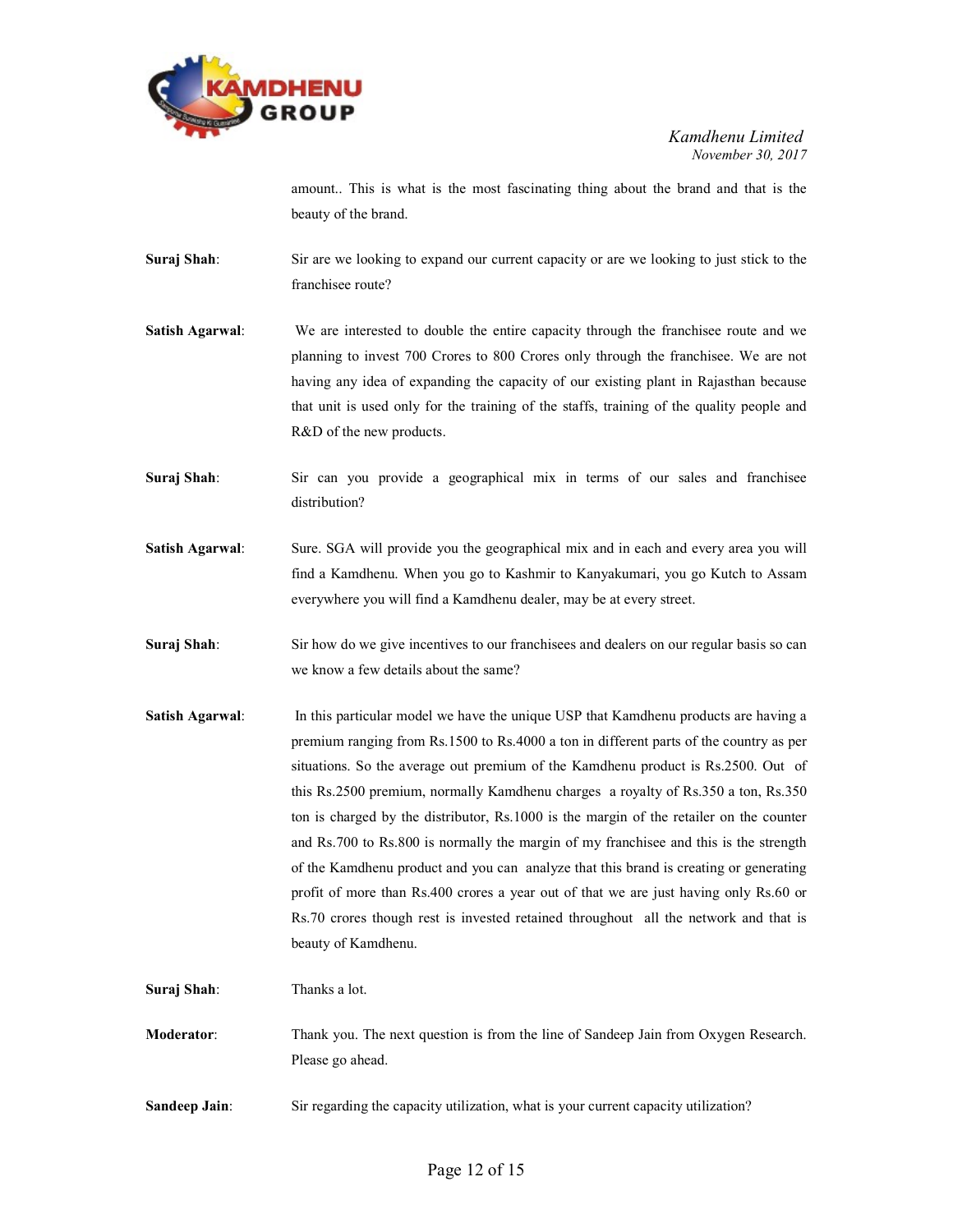

Harish Agarwal: It is around 65% - 70% of the existing TMT capacities

**Sandeep Jain:** Is there any plan to increase it further or is there not much demand? What is stopping you to increase it further?

Harish Agarwal: There is a demand of Kamdhenu products across India, so we are planning increase the capacity through the franchisee route to 50,00,000 MT by 2022. However, first we will increase the capacity utilization to 85% and at the same time; we will work on the enhancement of the production capacity because it takes time to create the facility. So, over a period of time, you will see an increase in the capacity and side-by-side we will enhance the capacity utilization of the existing franchisee units.

Sandeep Jain: Your 100% manufacturing brand done only by you or do you outsource to, some third party and after check quality, check your global brands and something like that?

- Harish Agarwal: In our franchisee model, we depute at least two people in the plant of franchisee to monitor the raw material as well as finished products and to look after the operational issues and we allow franchisee unit to directly sell their products to the dealers, which is appointed by Kamdhenu, so we do not buy the material and sell to the dealer. It is a direct purchase and sale, franchisee directly purchase material from the raw material manufacturers and produce in their plant and sell to the marketing network of Kamdhenu.
- Sandeep Jain: Thank you Sir.
- Moderator: Thank you. The next question is from the line of Ajay Khandelwal from BOI AXA Mutual Fund. Please go ahead.

Ajay Khandelwal: Sir we have earned last year Rs.40 odd Crores from royalty, Rs 200 Crores from paints, what is the other 600 Crores in the topline?

- Harish Agarwal: This is Rs.200 Crores from the manufacturing of our TMT Bar from our Bhiwadi unit and Rs.400 Crores from the marketing of the TMT Bar manufactured by the franchisee units, there are some areas where corporate clients or big developers do not want to deal with a franchisee unit they want to deal with Kamdhenu so we buy material from the franchisee unit and sell to them those are interested to make dealing with Kamdhenu only.
- Ajay Khandelwal: Okay that is why you said that it is better to look at EBITDA and PBT level because you have sales number actually will not convey the right picture?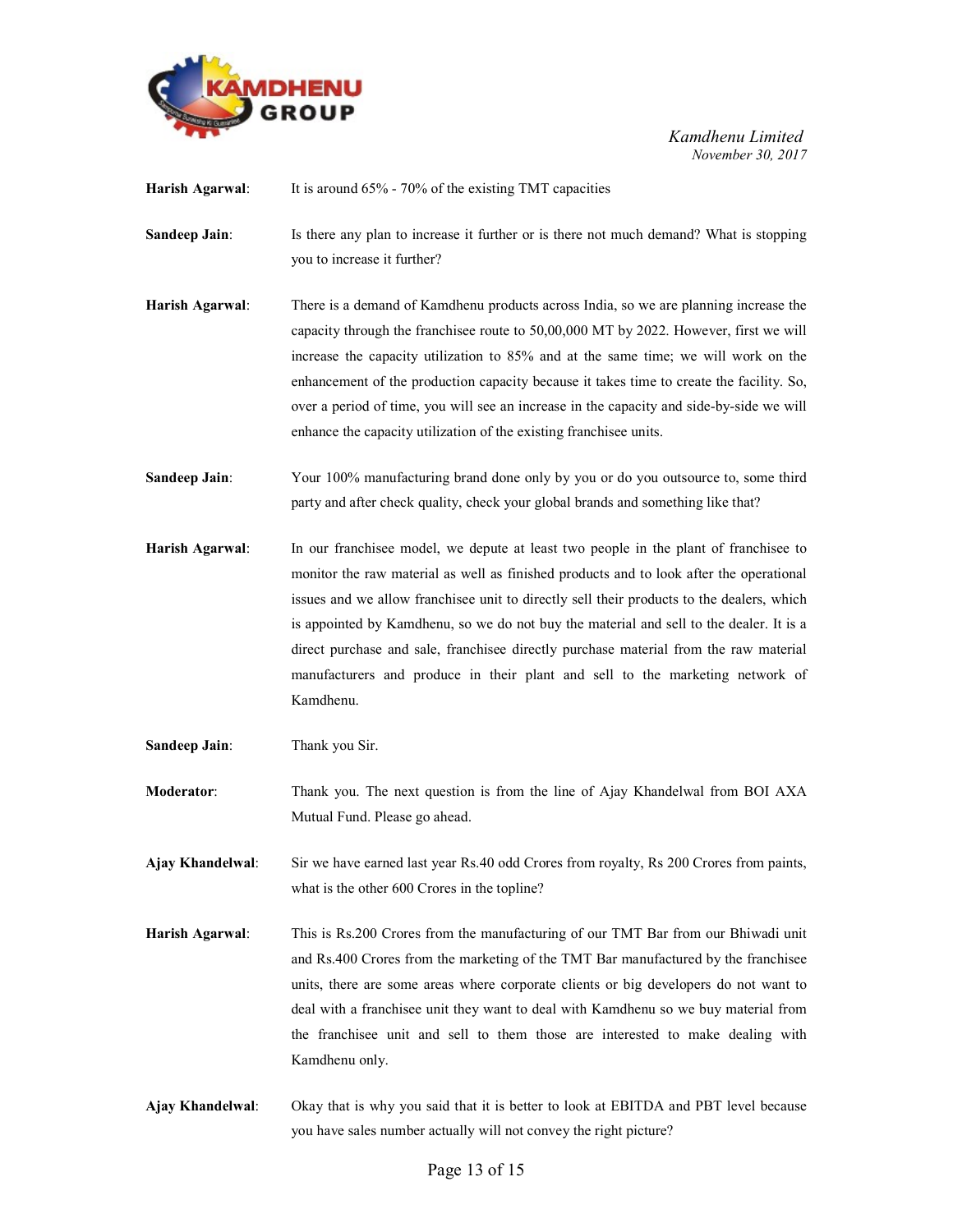

 I am asking because see if next quarter there is no such arrangement between a large builder then directly only the franchisee fee you will get so your reported sales number will look small but actually your EBITDA and PAT number will look in line about how the business is growing, correct?

- Harish Agarwal: If we increase the sales volume after marketing and purchase from franchise unit then margin in EBTIDA and PAT will increase.
- Ajay Khandelwal: No Sir my question is if we do it directly from the franchises and give the materials to big clients then it would not show it in our revenue?
- Harish Agarwal: Correct.
- Ajay Khandelwal: So your revenue in each quarter will be very volatile?
- Harish Agarwal: Yes, it might be volatile.
- Ajay Khandelwal: But the profitability number of yours will be strong?
- Harish Agarwal: Yes, of course. We work according to the margins. What we do is the people who do not want to deal with or purchase the materials from the franchisees then they can give an order to Kamdhenu on a bulk quantity basis. They will fix an order for one month. So we give it on fixed prices and sell the materials to them. What happens in this is we keep a little margin in this and hence we purchase this through our franchise and we do not work on any other brand. There are two types of income in this, the royalty business which is there through the franchises, we charge the royalty from the clients and this is as per the royalty agreement and the materials which we buy and sell in that also we keep some margin.
- Ajay Khandelwal: Sir second question on cash generation now we have Rs.100 odd Crores borrowing total 150 Crores of working capital so next two years what will be your cash? Can we be able to generate free cash?
- Harish Agarwal: Yes of course we can generate free cash. The working capital which is here of 100 Crores in that we do not have any turnover.
- Ajay Khandelwal: What I am saying is because our profitability will also go up, we should be able to generate Rs.70 to Rs.80 Crores in one year itself?
- Harish Agarwal: Yes.